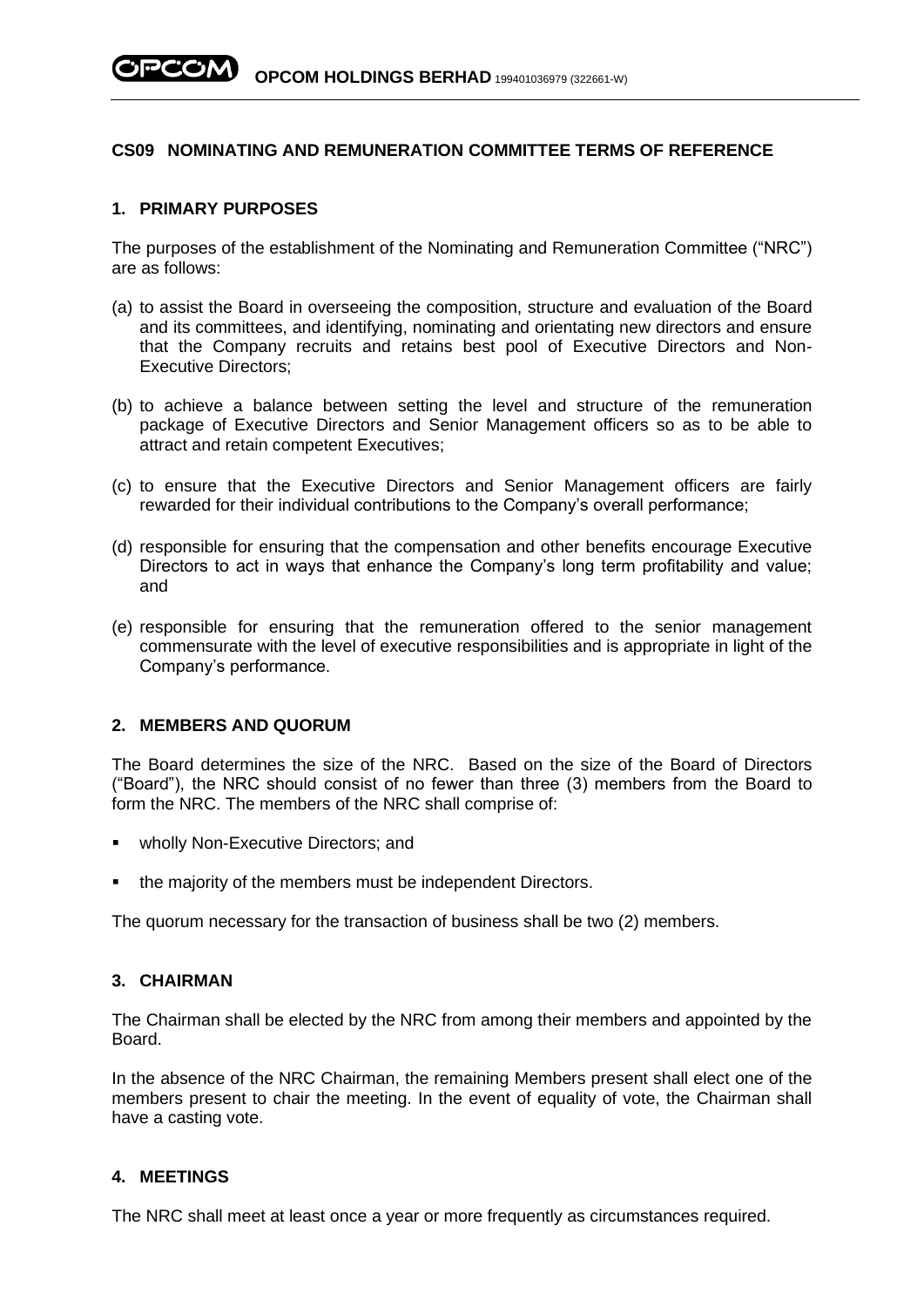A minimum of two (2) members present shall form the quorum.

Upon the request of any member of the NRC, the Chairman of the NRC shall convene a meeting of the NRC to consider matters which should be brought to the attention of the Board or shareholders.

The NRC may invite any Board member, any member of management or any employee of the Company who the NRC thinks fit to attend its meetings to assist and provide pertinent information as necessary.

The Company Secretary shall record all proceedings and document actions discussed in the meetings and circulate them together with the Board meeting papers.

#### **5. RETIREMENT AND RESIGNATION**

In the event of any vacancy in the NRC, the Board shall fill the vacancy within two (2) months, but in any case, not later than three (3) months.

### **6. FUNCTIONS AND DUTIES**

The functions and duties of the NRC are as follows:

- (a) recommend Board candidates to the Board and recommend candidates to fill the seat(s) on the Board Committees and the re-appointment/re-election of Directors to the Board after the following assessment:
	- skills, knowledge, expertise and experience;
	- **·** professionalism;
	- **E** integrity and other qualities; and
	- in the case of candidates for the position of independent Non-Executive Directors, the NRC shall also evaluate the candidates' ability to discharge such responsibilities/functions as expected from independent Non-Executive Directors. On an annual basis, the Independent Directors are required to confirm their independence by completing the independence checklist;
- (b) recruit and retain Directors in Board and Board Committees in the assurance of the composition and quality of capacity and competencies;
- (c) establish a set of quantitative and qualitative performance criteria to evaluate the performance of each member of the Board, and reviewing the performance of the members of the Board;
- (d) ensure that orientation and education programmes are provided for new members of the Board, and reviewing the Directors' continuing education programmes;
- (e) facilitate the annual board effectiveness assessment of mix of skills and experience and other qualities of Directors, Executive and Non-Executive, including core competencies. This process shall be coordinated by the NRC, supported by the Corporate Services Workgroup and Company Secretary, and thus, reporting to the Board with an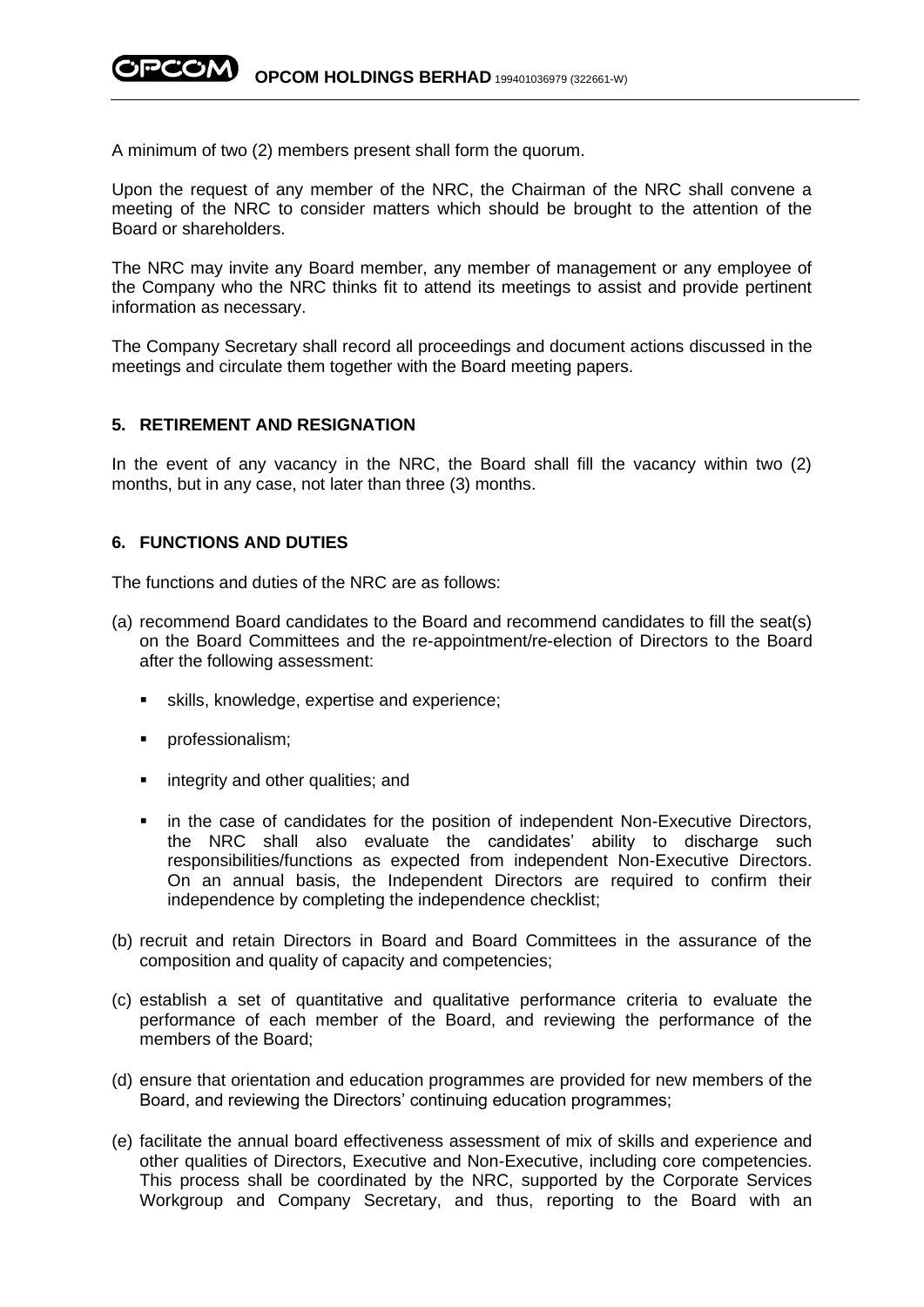assessment of the Board's performance and areas in which the Board, Board Committees or individual Director could be improved on. All assessments shall be compiled and assessed for the Board's review;

- (f) work with the Board to form a well-developed and clear succession plan for key talent, to help fast-track the successors' familiarisation with the job requirements and ensure the transfer and retention of knowledge amongst identified second liners, within the Company in the eventual retirement, resignation or prolonged absence of key employees which may involve any of the following:
	- the development of a recruitment and communication strategy;
	- the identification of expected critical position vacancies:
	- the determination of critical positions, and the identification of current and future competencies;
	- the identification of gaps in current employees and candidate competency levels;
	- the development of individual employees development plans;
	- the development and implementation of coaching and mentoring programs;
	- the assistance with leadership transition and development;
	- periodically reporting to the Board on succession planning;
	- review on annual basis the term of office and performance of the audit committee and each of its members;
- (g) review from time to time the Board committees structure and recommend to the Board for its approval the directors to serve as members of each committee and to act as the Chair of each committee;
- (h) develop the remuneration framework for executive directors and senior management; and
- (i) develop and agree with the Board on the fixed sum remuneration and/or any other allowance for Board committees.

The NRC shall also have full access to the Company's management and the authority to retain and consult with independent advisors to assist in carrying out its responsibilities, as the NRC in its sole discretion may deem appropriate.

# **7. STRUCTURES AND PROCEDURES**

The NRC may regulate its own procedures, in particular:

- (a) the calling of meetings;
- (b) the notice to be given of such meetings;
- (c) the secretary of the meeting;
- (d) the keeping of minutes; and